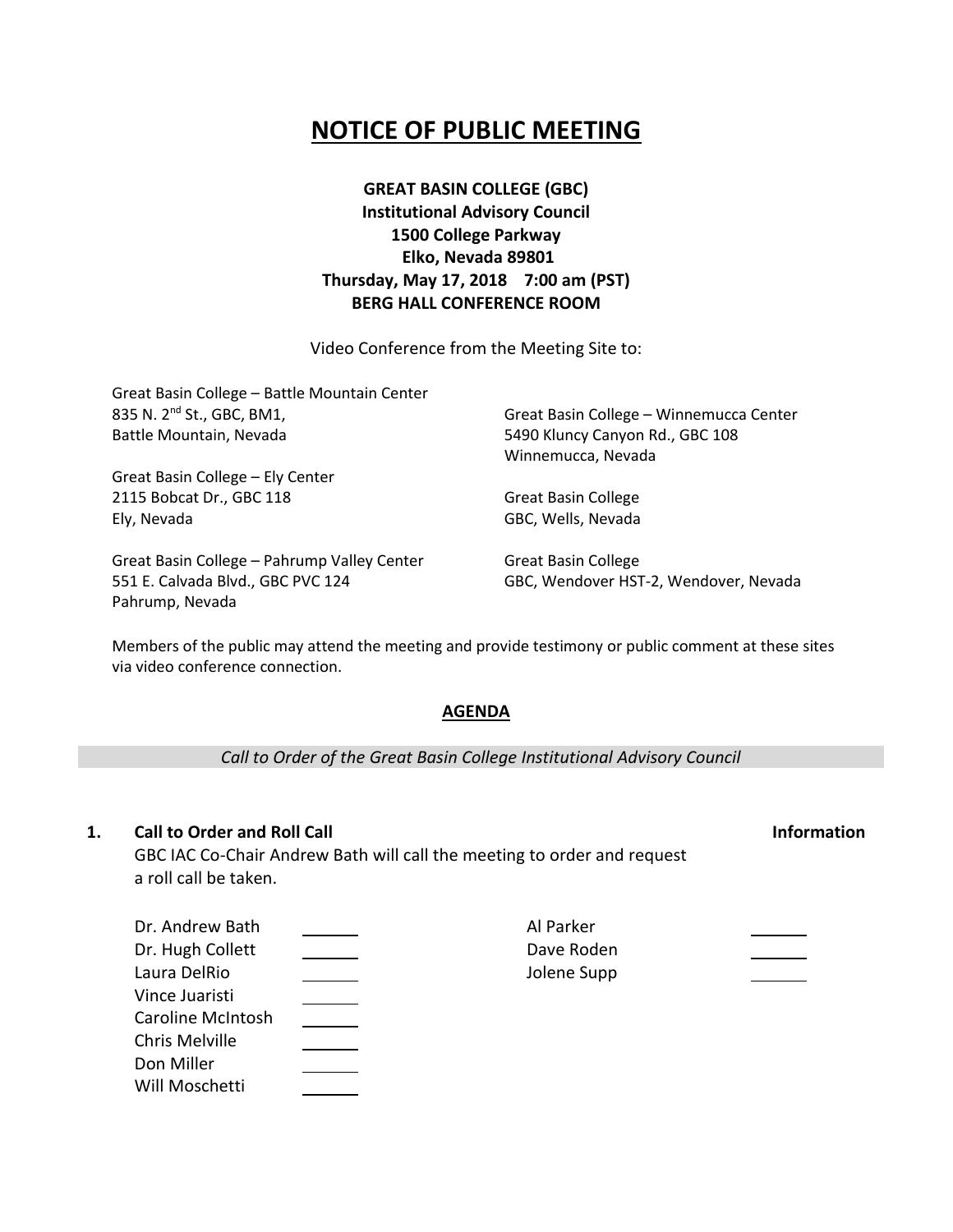### **2. Public Comment** *(see foregoing notation regarding public comment)* **Information**

### **3. Approval of Minutes –** *Andrew Bath* **Information/For**

GBC Institutional Advisory Council will review, recommend changes, and/or approve the minutes of the GBC IAC meeting on March 15, 2018.

### **4 Membership of the GBC IAC –** *Andrew Bath* **Information/For**

GBC IAC Co-Chair Andrew Bath will discuss membership of the GBC IAC:

- A. Vacancies/Terms Four vacant positions (one 4-year term; and three 2-year terms).
- B. Chair Vacancy GBC IAC will discuss the chair vacancy and/or approve any interested party to resume the one-year left on Matt McCarty's term as Chair.
- C. GBC IAC will discuss and/or approve the proposed 2018-2019 Meeting Schedule:
	- o Thursday, September 20, 2018, 7:00 am
	- o Thursday, November 15, 2018, 7:00 am
	- o Thursday, January 17, 2019, 7:00 am
	- o Thursday, March 21, 2019, 7:00 am
	- o Thursday, May 16, 2019, 7:00 am

### **5. Board of Regents' Community College Committee Meeting and the IAC Chairs Meeting Update –** *Andrew Bath* **Information**  No meetings have occurred since March.

**6. GBC IAC Business Matters –** *Andrew Bath* **Information** GBC Chair Andrew Bath will lead a discussion on industry needs. Any industry representative in attendance will have an opportunity to discuss specific needs within their industry.

- **7. Superintendents' Update Information** Any superintendent attending will be given an opportunity to discuss successful collaborations
- **8. GBC Foundation Update –** *Matt McCarty* **Information** GBC Foundation Director Matt McCarty give a verbal report of Foundation activities.
- **9. President's Update –** *Joyce Helens* **Information** President Joyce Helens will give a president's report.

with GBC and/or request additional assistance.

- **10. Vice Chancellor for Community Colleges Report** *Nate MacKinnon* **Information** Vice Chancellor for Community Colleges will give a verbal report on important issues.
- **11. New Business Information**

**Possible Action**

**Possible Action**